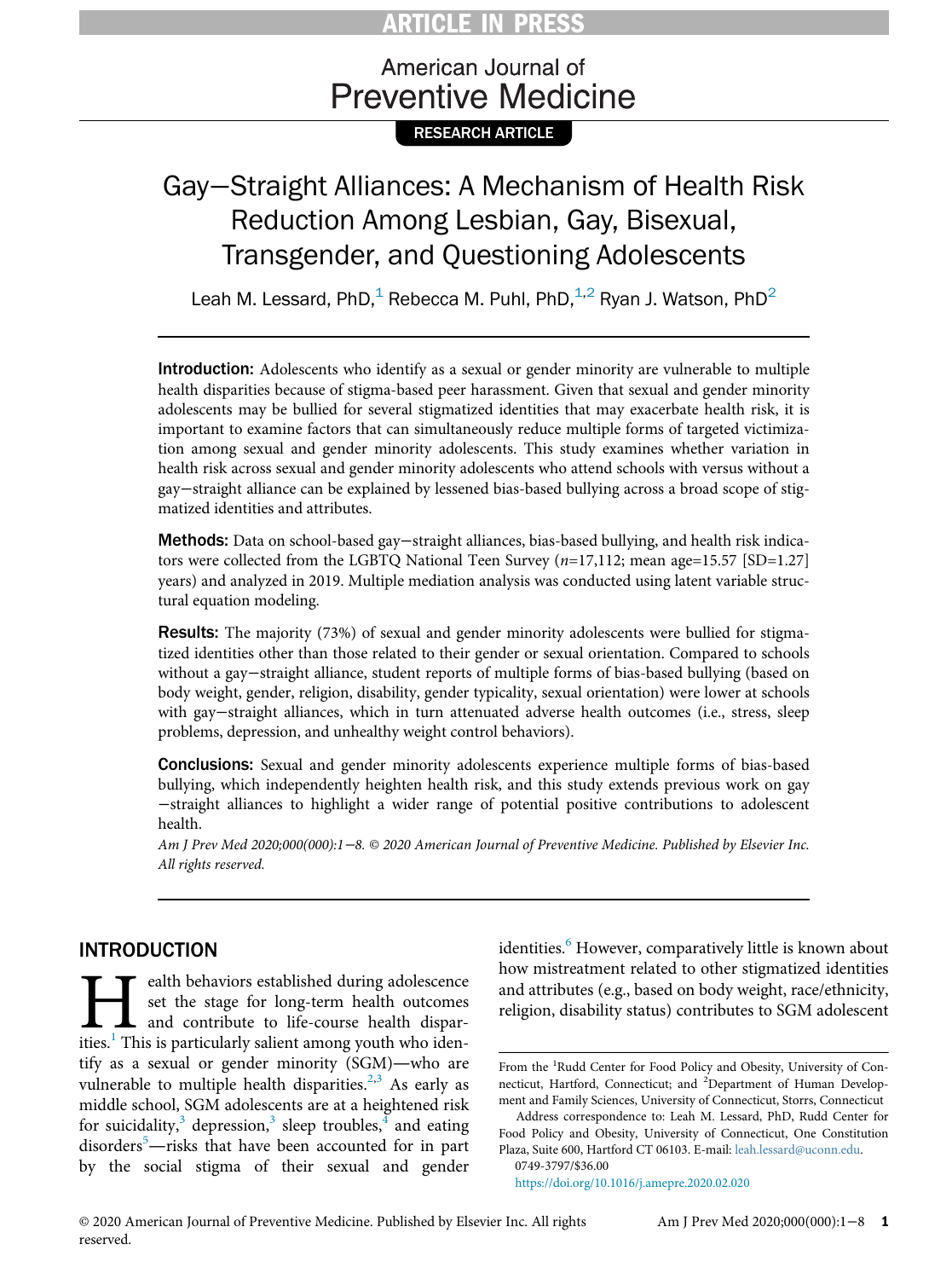### RTICLE IN PRESS

### 2 *Lessard et al / Am J Prev Med 2020;000(000):1* −8

health. Given the potential of schools to cultivate broadreaching climates of acceptance that support healthy outcomes, $\frac{7}{7}$  $\frac{7}{7}$  $\frac{7}{7}$  this study extends existing research to shed light on the breadth of stigma reduction associated in particular with school-based gay−straight/gender−sexuality alliances (GSAs). Specifically, this investigation examines whether GSA presence at school contributes to lower levels of bias-based bullying across a range of stigmatized identities and attributes and in turn attenuates adverse health outcomes (i.e., depression, sleep, stress, and unhealthy weight control behaviors) among a large, diverse national sample of SGM adolescents.

Growing evidence underscores the importance of a safe and supportive school climate for the health of SGM youth.<sup>[8,](#page-6-7)[9](#page-6-8)</sup> Studies of GSAs (i.e., inclusive schoolbased organizations that bring together SGM youth and supportive non-SGM peers to address stigma and prejudice), in particular, have documented promising health outcomes for youth, regardless of whether students are GSA members themselves. For example, Poteat et al.<sup>[10](#page-6-9)</sup> found that youth in Wisconsin schools with a GSA reported less smoking, drinking, and suicide attempts than those in schools without a GSA. Although all youth, regardless of sexual orientation, exhibited more positive health outcomes at schools with GSAs, the effects were particularly strong for lesbian, gay, bisexual, transgender, and questioning  $(LGBTQ)$  youth,<sup>[10](#page-6-9)</sup> and do not appear to be fleeting. Indeed, reports of alcohol use, depression, and general psychological distress are lower among LGBT young adults who attended high schools with a GSA compared to those who attended high schools without a  $GSA^{11}$  $GSA^{11}$  $GSA^{11}$ 

Although the underlying mechanisms linking GSAs to health status have yet to be explored, increasing evidence points to a reduction in peer mistreatment. For example, meta-analytic data indicate that SGM-based victimization is less common in schools with a GSA than in those without a  $GSA$ <sup>[12](#page-6-11)</sup> and that victimization, in turn, can "get under the skin" in ways that compromise health, $^{13}$  $^{13}$  $^{13}$ especially when victimization is bias-based.<sup>[14](#page-6-13)</sup> The minority stress model, in particular, suggests heightened consequences for victimization that reinforces the stig-matization of one's identity.<sup>[15](#page-6-14)</sup> Indeed, sexuality-based bullying is more strongly associated with depression and suicidality than generalized bullying.<sup>[16](#page-6-15)</sup>

However, SGM youth are also vulnerable to other forms of peer victimization beyond those targeting their sexual and gender identities. In fact, recent findings indicate that sexual minority adolescents are disproportionately targets of both weight- and disability-based harassment from peers,<sup>[17](#page-6-16)</sup> each of which independently compromises health. $14,18$  $14,18$  Despite increased recognition that adolescents may have multiple stigmatized identities,<sup>[19](#page-6-18)</sup> no research to the authors' knowledge has examined the relative contributions of other forms of bias-based bullying on the health of SGM adolescents. Moreover, given that the co-occurrence of multiple forms of bias-based bullying can compound health risk, $2^{0,21}$  $2^{0,21}$  $2^{0,21}$  it is critical to understand whether mechanisms of inclusion at school may be able to reduce simultaneously multiple types of targeted victimization. In other words, SGM-related health disparities may persist without efforts to identify mechanisms that also reduce other forms of bias-based bullying in addition to victimization targeting gender and sexual orientation.

To address this significant gap in research, this study explores how health risk varies across SGM adolescents who attend schools with versus without a GSA and whether such variation is related to experiences of biasbased bullying. Extending previous studies linking GSAs to less LGBTQ bullying, $12$  multiple forms of bias-based bullying (i.e., based on body weight, gender, race/ethnicity, religion, disability, gender typicality, and sexual orientation) are assessed, each of which is expected to contribute uniquely to adolescents' health outcomes. Presuming that the social acceptance fostered by GSAs might spill over to cultivate a broadly inclusive school climate, GSA presence at school is expected to be associated with lower levels of each type of bias-based bullying and in turn attenuate health risk among SGM adolescents (i.e., lower levels of depression, sleep problems, stress, and unhealthy weight control behaviors). Along with assessing links between GSAs and depression, which have been examined previously, $11,22$  $11,22$  this study focuses on additional health indicators of sleep (i.e., difficulty falling asleep), weight control behaviors, and stress, which are relevant to both short- and long-term adolescent health. $23-25$  $23-25$ 

### **METHODS**

### Study Sample

Data for this study came from a large national web-based survey of SGM adolescents (LGBTQ National Teen Survey).<sup>[26](#page-7-1)</sup> At the time of the study, all participants (aged 13−17 years) were living in the U.S., spoke English, and identified as LGBTQ. A total of 29,291 adolescents began the survey. The final analytic sample  $(n=17,112;$  mean age=15.57, SD age=1.27) excluded those who screened ineligible (e.g., outside the age range;  $n=8,985$ ), completed  $<10\%$  of the survey ( $n=3,006$ ), or were flagged in post hoc mischievous responder's sensitivity analyses. $^{26}$  $^{26}$  $^{26}$ 

The IRB of University of Connecticut approved the study. Participants were recruited in partnership with the Human Rights Campaign (HRC) through social media outlets (Facebook, Twitter, Instagram, Snapchat, and Reddit), HRC's network of community partners, and with the assistance of social influencers in the LGBTQ community. Adolescents interested in the survey began after reading the information about the study's purpose and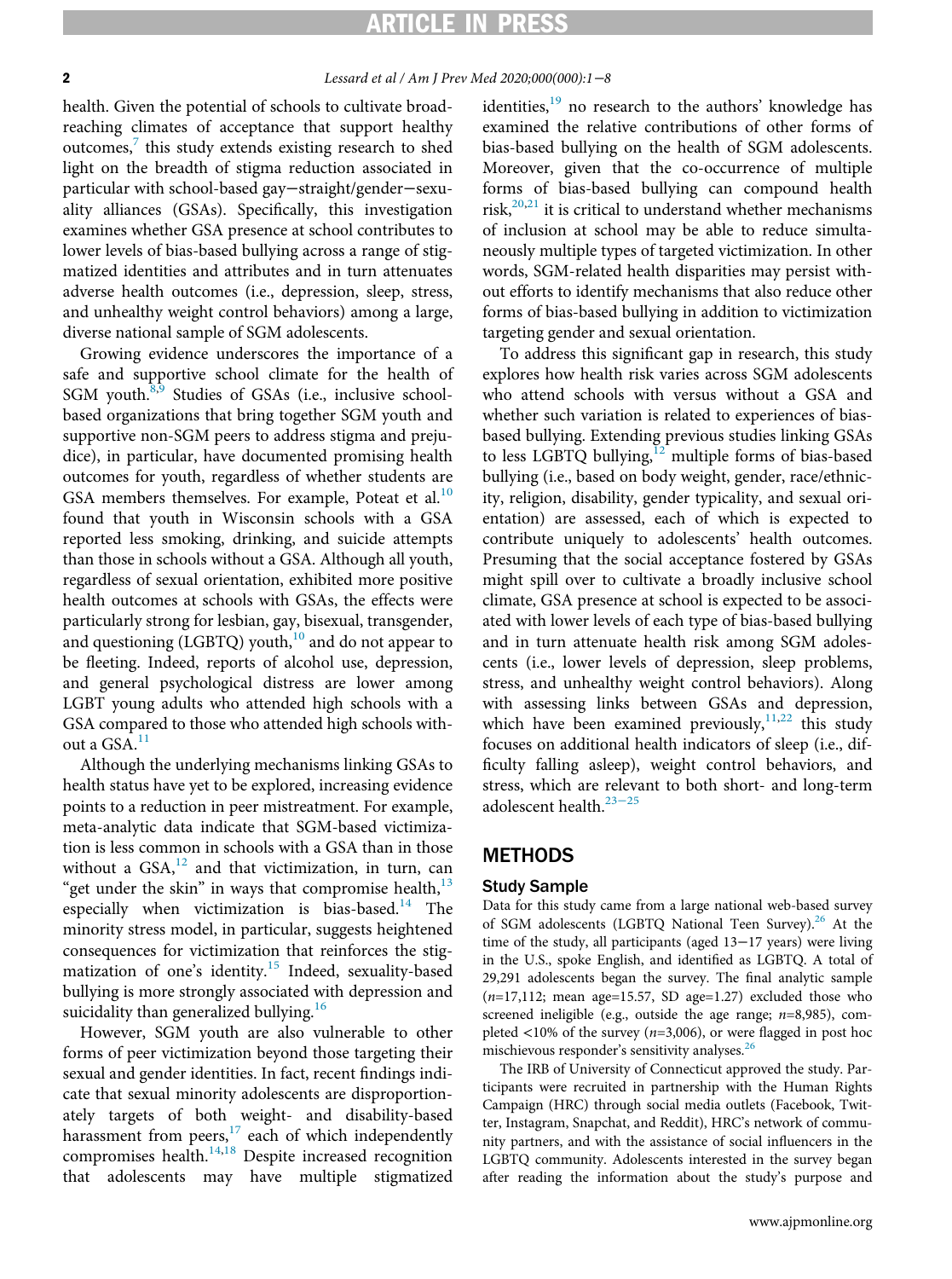procedures and after accepting the study conditions and giving assent (a waiver of parental consent was obtained from the IRB). To compensate for participation, adolescents could choose to enter a raffle for a random drawing of gift cards and were offered HRC wristbands. Data were collected online from April to December in 2017 and analyzed in 2019. Additional information describing the details of data collection, screening procedures, recruitment, and sample composition are reported elsewhere.<sup>[26](#page-7-1)</sup>

### Measures

Several demographic variables were controlled for in these analyses, along with relevant covariates, including disability status, BMI, and disclosure of SGM identity to classmates (i.e., outness). Participants reported their sex at birth (male or female), in addition to their current gender identity (male, female, transgender male, transgender female, nonbinary, genderqueer, or something else). Gender identity was dichotomized as cisgender (i.e., youth who reported natal sex at birth concordant with their gender identity; e.g., a male assigned at birth who identified as a cisgender male) or transgender (i.e., youth who reported a natal sex at birth discordant with their gender identity; e.g., a male assigned at birth who identified as transgender or nonbinary). $^{26}$  $^{26}$  $^{26}$  To assess sexual orientation, participants selected from the following series of response options: gay or lesbian, bisexual, straight, queer, pansexual, asexual, questioning, and other (e.g., demisexual). Ethnicity was self-reported and represented by 4 dummy variables (African American, Latino, Asian, or other ethnicities) using white students (the largest ethnic group in the sample) as the reference group. Participant's age and parental level of education were also included in the analyses.

<span id="page-2-0"></span>In addition, the analyses controlled for self-reported disability status  $(0=n\sigma \text{ disability}, 1=disability)$  and BMI percentile (mean=65.50, SD=30.49), which was determined using the Centers for Disease Control growth charts based on height, weight, age, and sex (i.e., participants' self-reported sex assigned at birth). Finally, outness to classmates was assessed by asking participants how many classmates they think know of their sexual orientation currently. A binary indicator was created to compare students reporting that no (17%) versus at least 1 (83%) classmate know of their sexual orientation.

Participants self-reported whether their school had a GSA  $(0=no, 1=ves).$ 

To assess experiences of bias-based bullying, adolescents were asked how often, on a 5-point scale (0=never to  $4=very$  often), they are teased or treated badly by other students at school for each of the following reasons: body weight, gender, race/ethnicity, sexuality, religion, disability, and gender typicality.

The following 4 health risk outcome variables were assessed: self-reported depression, sleep problems, unhealthy weight control behaviors, and stress. To assess depression, 10 items were adapted from Kutcher's Adolescent Depression Scale<sup>27</sup> (mean=1.35, SD=0.75,  $\alpha$ =0.90). Sleep problems were assessed by asking participants to indicate how often they had trouble getting to sleep (mean=2.15, SD=1.19; scale: 0 [never] to 4 [always]), and stress was assessed by self-reported average level of stress (mean=6.47, SD=1.96) using a scale of 1 (not at all stressed) to 10 (very stressed). $^{28}$  $^{28}$  $^{28}$  9 items from Project EAT (a longitudinal cohort study examining eating and activity behaviors in ethnically and socioeconomically diverse young people) $^{29}$  $^{29}$  $^{29}$  were used to measure

unhealthy weight control behaviors (e.g., vomiting, using laxatives, smoking) that adolescents engaged in during the past year on a scale of 0 (never) to 3 (on a regular basis) (mean=0.50,  $SD=0.48$ ,  $\alpha=0.79$ ).

#### Statistical Analysis

Latent variable structural equation modeling was used to test the relationships among the study constructs in Mplus, version 8.0. Full information maximum likelihood estimation methods were used for missing data. Confirmatory factor analysis was conducted to evaluate factorial validity of the latent health risk construct before building the structural equation model. Following recom-mended procedures,<sup>[30](#page-7-5)</sup> all "a" paths (i.e., each type of bias-based bullying on GSA presence) and "b" paths (i.e., health risk on each type of bias-based bullying) were estimated simultaneously while accounting for covariates. The Model Constraint command was used to estimate the indirect effect of GSAs on health risk through each type of bias-based bullying (c').

### RESULTS

[Table 1](#page-2-0) summarizes sample demographic characteristics. A total of 63% of adolescents reported attending schools with a GSA. In addition to the means and SDs, intercorrelations among the continuously modeled variables are depicted in [Table 2](#page-3-0). Although the indicators of bias-based bullying all captured targeted victimization, they were only slightly to moderately correlated (range= $0.13-0.55$ ), suggesting that

Table 1. Sample Characteristics  $(n=17,112)$ 

| <b>Variable</b>    | $n$ (%)       |
|--------------------|---------------|
| Sex                |               |
| Male               | 4,739 (27.7)  |
| Female             | 12,373 (72.3) |
| Ethnicity          |               |
| White              | 10,225 (61.9) |
| African American   | 952(5.8)      |
| Latino             | 1,877(11.4)   |
| Asian              | 677 (4.1)     |
| Other              | 2,797 (16.8)  |
| Gender identity    |               |
| Cisgender          | 11,475 (67.1) |
| Transgender        | 5,637 (32.9)  |
| Sexual orientation |               |
| Gay or lesbian     | 6,401 (37.4)  |
| <b>Bisexual</b>    | 5,970 (34.9)  |
| Straight           | 279(1.6)      |
| Pansexual          | 2,256 (13.2)  |
| <b>Oueer</b>       | 699 (4.1)     |
| Asexual            | 725 (4.2)     |
| Questioning        | 424(2.5)      |
| Other              | 358(2.1)      |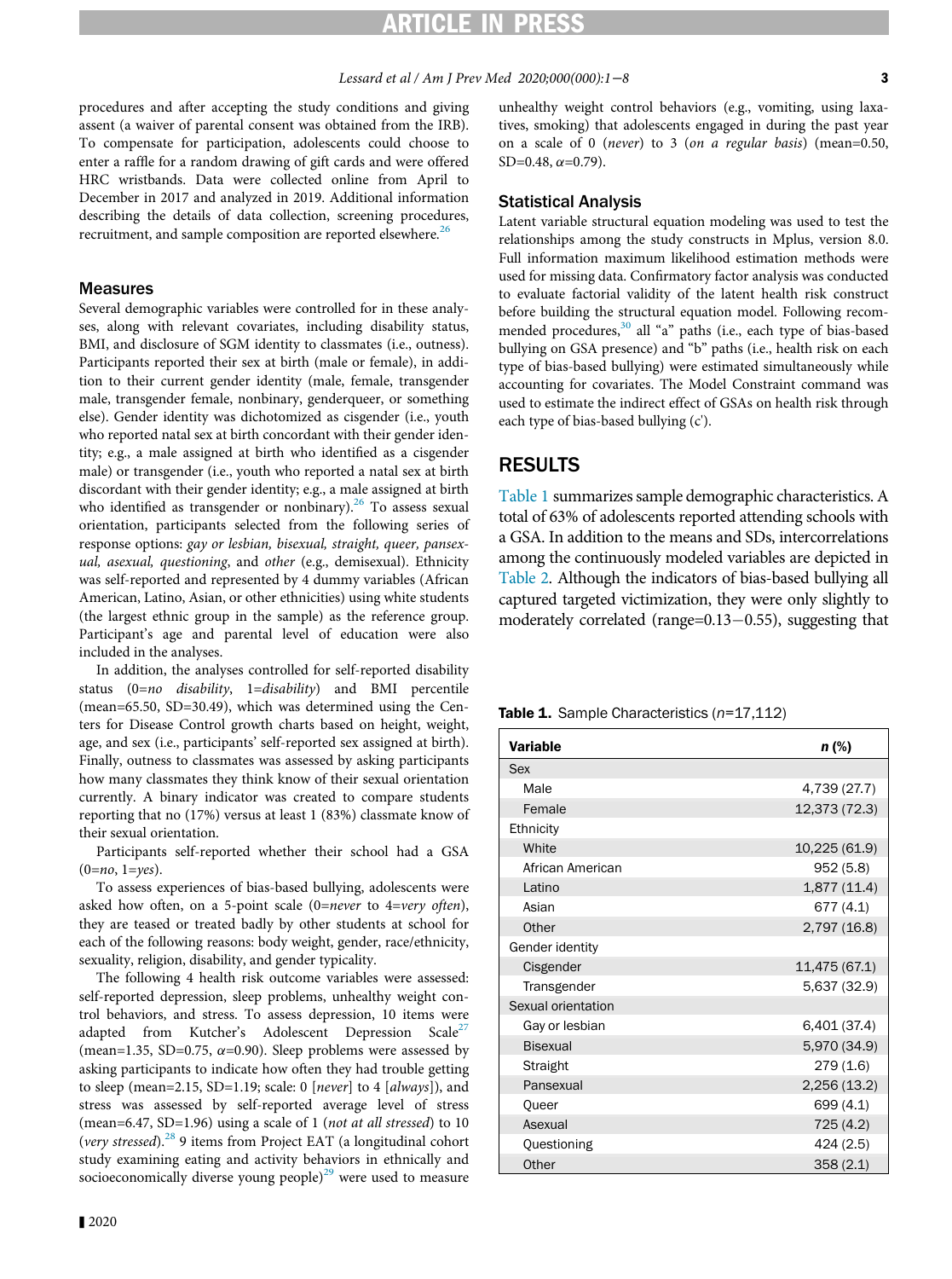Table 2. Means, SDs, and Intercorrelations Among Continuously Modeled Variables

Means, SDs, and Intercorrelations Among Continuously Modeled Variables

# **TICLE IN PRES**

<span id="page-3-0"></span>4 Lessard et al / Am J Prev Med 2020;000(000):1−8

| Variable                                                                           |             | ິ          | m          | 4            | LŅ        | $\bullet$    |               | œ            | <b>၈</b>                 | ទ         | 4          | <u>d</u>   | $\mathfrak{a}$ | $\frac{4}{3}$ |
|------------------------------------------------------------------------------------|-------------|------------|------------|--------------|-----------|--------------|---------------|--------------|--------------------------|-----------|------------|------------|----------------|---------------|
| (1) Weight-based bullying                                                          | I           |            |            |              |           |              |               |              |                          |           |            |            |                |               |
| (2) Gender-based bullying                                                          | $0.29***$   |            |            |              |           |              |               |              |                          |           |            |            |                |               |
| (3) Race/ethnicity-based bullying                                                  | $0.23***$   | $0.19***$  | $\vert$    |              |           |              |               |              |                          |           |            |            |                |               |
| (4) Religion-based bullying                                                        | $0.23***$   | $0.26$ *** | $0.20***$  | $\vert$      |           |              |               |              |                          |           |            |            |                |               |
| (5) Disability-based bullying                                                      | $0.23***$   | $0.28***$  | $0.13***$  | $0.22^{***}$ | $\vert$   |              |               |              |                          |           |            |            |                |               |
| (6) Gender typicality-based bullying                                               | $0.33***$   | $0.45***$  | $0.19***$  | $0.23***$    | $0.23***$ | I            |               |              |                          |           |            |            |                |               |
| (7) Sexuality-based bullying                                                       | $0.39***$   | $0.43***$  | $0.21***$  | $0.27***$    | $0.24***$ | $0.55^{***}$ | $\big $       |              |                          |           |            |            |                |               |
| (8) Depression                                                                     | $0.33***$   | $0.33***$  | $0.17***$  | $0.17***$    | $0.26***$ | $0.27***$    | $0.30***$     |              |                          |           |            |            |                |               |
| (9) Sleep problems                                                                 | $0.22***$   | $0.22***$  | $0.11***$  | $0.13***$    | $0.17***$ | $0.19***$    | $0.19***$     | $0.52***$    | $\overline{\phantom{a}}$ |           |            |            |                |               |
| (10) Stress                                                                        | $0.21***$   | $0.23***$  | $0.09***$  | $0.13***$    | $0.16***$ | $0.18***$    | $0.20***$     | $0.50^{***}$ | $0.28***$                |           |            |            |                |               |
| (11) Unhealthy weight control<br>behaviors                                         | $0.38***$   | $0.29***$  | $0.17***$  | $0.18***$    | $0.20***$ | $0.24***$    | $0.28***$     | $0.47***$    | $0.29***$                | $0.25***$ |            |            |                |               |
| (12) BMI percentile                                                                | $0.24***$   | $0.05***$  | $0.04***$  | $0.02*$      | $0.03***$ | $-0.01$      | $0.02*$       | $0.10***$    | $0.07***$                | $0.04***$ | $0.20***$  |            |                |               |
| (13) Parental level of education                                                   | $-0.12$ *** | $-0.03***$ | $-0.09***$ | $-0.01$      | $-0.01$   | $-0.08$ ***  | $-0.10^{***}$ | $-0.14***$   | $-0.08***$               | $-0.02$   | $-0.14***$ | $-0.11***$ |                |               |
| $(14)$ Age                                                                         | $-0.03***$  | $-0.07***$ | $-0.02*$   | $-0.02*$     | $-0.02$   | $-0.02$      | $-0.07***$    | $-0.07***$   | $-0.11***$               | $0.02*$   | $-0.01$    | $-0.04***$ | $-0.03**$      |               |
| Mean                                                                               | 1.16        | 1.01       | 0.55       | 0.52         | 0.35      | 1.45         | 1.52          | 1.35         | 2.15                     | 6.47      | 0.50       | 65.50      | 4.19           | 15.57         |
| 9                                                                                  | 1.21        | 1.20       | 0.95       | 0.97         | 0.85      | 1.32         | 1.28          | 0.75         | 1.19                     | 1.96      | 0.48       | 30.49      | 1.59           | 1.27          |
| Note: Boldface indicates statistical significance (*p<0.05; **p<0.01; ***p<0.001), |             |            |            |              |           |              |               |              |                          |           |            |            |                |               |

they are related, but distinct constructs. The intercorrelations also revealed each type of bias-based bullying to be associated with the health risk indicators.

Across the present sample of SGM adolescents, 91% reported at least 1 experience of bias-based bullying more than double estimates in predominantly non-SGM samples (36%–40%).<sup>[14](#page-6-13)</sup> Moreover, 73% reported experiences of bias-based bullying other than those related to their gender or sexual identities (e.g., based on disability, race/ethnicity, religion, body weight). [Table 3](#page-4-0) presents the rates of each type of bias-based bullying, broken down by ethnicity and sex. Bullying based on sexual orientation (68%), gender typicality (63%), and weight (57%) were most common, with more than half of the sample reporting at least 1 instance of each of the aforementioned, followed by gender-based (48%), race/ethnicity-based (30%), religion-based (27%), and disabilitybased (17%) bullying. Bullying based on race/ethnicity was reported as less common among white students, and bullying based on gender was reported less frequently among male students.

To evaluate factorial validity for the health risk latent variable, confirmatory factor analysis was conducted first. Multiple fit indices suggested a good measurement model (chi-square[2]=6.34,  $p=0.04$ ; standardized root mean square residual=0.01; comparative fit index=0.99; Tucker-Lewis index=0.99; root mean square error of approximation [RMSEA]=0.01; RMSEA CI=0.00, 0.03). The mediation model in turn showed acceptable fit (chisquare[91]=3,695.60,  $p$ <0.001; standardized root mean square residual=0.03; RMSEA=0.05; RMSEA CI=0.047, 0.049), with all factor loadings >0.50. As shown in [Figure 1](#page-4-1), after accounting for the covariates (i.e., sex, gender, sexual orientation, ethnicity, disability status, BMI, parental level of education, age, and outness to classmates), the presence of a GSA at school was associated with less weight- ( $\beta$ = -0.07, p<0.001), gender- ( $\beta$ =  $-0.02$ , p=0.019), religion- ( $\beta$ =  $-0.08$ , p<0.001), disability- ( $\beta$ = −0.03, p<0.001), gender typicality− ( $\beta$ = −0.06,  $p$ <0.001), and sexuality-based ( $\beta$ = -0.09,  $p$ <0.001) bullying. In addition, each type of bias-based bullying was positively related to health risk (weight:  $\beta=0.21$ ,  $p<0.001$ ; gender:  $\beta=0.05$ ,  $p=0.001$ ; race/ethnicity:  $\beta$ =0.05, p<0.001; religion:  $\beta$ =0.03, p=0.001; disability:  $\beta$ =0.04, p=0.016; gender typicality:  $\beta$ =0.10, p<0.001; and sexuality:  $\beta$ =0.15,  $p$ <0.001). The total effect of GSA on health risk was significant such that presence of a GSA at school was related to reduced health risk ( $\beta$ = -0.06,  $p<0.001$ ). Tests of indirect effects revealed significant indirect paths from GSA presence to health risk for each type of bias-based bullying (weight:  $b = -0.019$ ,  $p < 0.001$ ; gender:  $b = -0.001$ ,  $p=0.051$ ; religion:  $b = -0.004$ ,  $p=0.003$ ; disability:  $b=-0.002$ ,  $p=0.042$ ; gender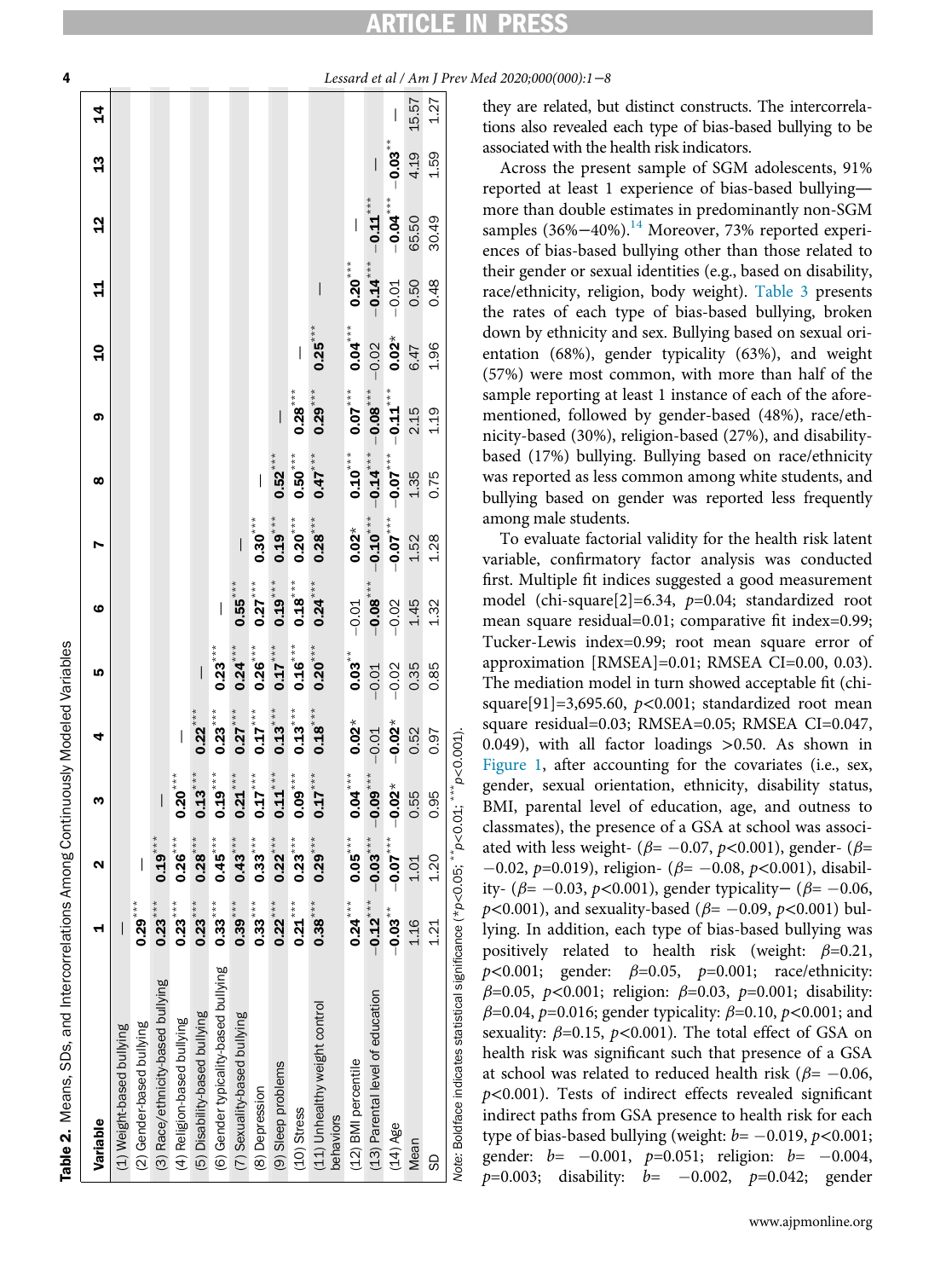# ICLE IN PR

### Lessard et al / Am J Prev Med 2020;000(000):1−8 5

<span id="page-4-0"></span>

|  |  |  | Table 3. Percentage of Adolescents Reporting at Least 1 Instance of Each Type of Bias-Based Bullying |  |
|--|--|--|------------------------------------------------------------------------------------------------------|--|
|--|--|--|------------------------------------------------------------------------------------------------------|--|

|                            | <b>Total</b><br>sample, | White, $(\%)$      |    | African American, (%) |             | Latino, $(\%)$ |    | Asian, $(\%)$                  |    | <b>Other ethnic,<sup>a</sup></b> (%) |             |
|----------------------------|-------------------------|--------------------|----|-----------------------|-------------|----------------|----|--------------------------------|----|--------------------------------------|-------------|
| <b>Bias-based bullying</b> | (%)                     | <b>Female Male</b> |    | <b>Female</b>         | <b>Male</b> |                |    | <b>Female Male Female Male</b> |    | <b>Female</b>                        | <b>Male</b> |
| Weight-based               | 57                      | 58                 | 53 | 49                    | 53          | 60             | 56 | 43                             | 54 | 63                                   | 55          |
| Gender-based               | 48                      | 58                 | 23 | 40                    | 22          | 56             | 21 | 50                             | 26 | 61                                   | 27          |
| Race/ethnicity-based       | 30                      | 14                 | 15 | 57                    | 62          | 63             | 52 | 77                             | 66 | 59                                   | 55          |
| Sexuality-based            | 68                      | 68                 | 76 | 47                    | 74          | 66             | 71 | 52                             | 65 | 67                                   | 74          |
| Religion-based             | 27                      | 28                 | 23 | 22                    | 19          | 27             | 16 | 28                             | 21 | 31                                   | 25          |
| Disability-based           | 17                      | 19                 | 11 | 12                    | 9           | 16             | 6  | 12                             | 11 | 24                                   | 11          |
| Gender typicality-based    | 63                      | 59                 | 76 | 57                    | 82          | 60             | 75 | 52                             | 71 | 61                                   | 73          |

<span id="page-4-2"></span><sup>a</sup>Other ethnic refers to adolescents who self-reported an ethnic group other than the 4 pan-ethnic groups.

typicality:  $b = -0.008$ ,  $p < 0.001$ ; and sexuality:  $b = -0.018$ ,  $p$ <0.001), with the exception of race/ethnicity (for which the "a" path was nonsignificant). Thus, the association between GSAs and reduced health risk can be partially accounted for by lower levels of multiple forms of biasbased bullying.

### **DISCUSSION**

These findings extend prior research on GSAs to highlight a wider range of potential positive contributions to adolescent health. Expanding the breadth of health effects beyond mental health<sup>[22](#page-6-21)</sup> and substance use,<sup>[10](#page-6-9)</sup> the results show how GSAs also contribute to lower levels of stress, sleep problems, and unhealthy weight control behaviors among SGM youth and shed light on potential mechanisms underlying such associations. Specifically, in addition to reductions in LGBTQ-related victimization from peers at school, these findings indicate that GSAs are related to reductions in bullying across a broad scope of other stigmatized identities and attributes such as weight, religion, and disability. This is important not only because SGM youth may possess multiple stigmatized identities for which they are bullied but also because each type of bias-based bullying was found to be a unique health risk factor, even after accounting for

<span id="page-4-1"></span>

Figure 1. Standardized coefficients for model testing mediation of GSA presence, bias-based bullying, and health risk.

Note: Bolded lines indicate significant indirect effects. All paths control for sex, gender, sexual orientation, ethnicity, disability status, BMI, parental level of education, age, and outness to classmates. Chi-square (91)=3,695.60,  $p<0.001$ ; SRMR=0.03; RMSEA=0.05; RMSEA CI=0.047-0.049.  $*_{p<0.05}$ ;  $*_{p<0.01}$ ;  $**_{p<0.001}$ .

GSA, gay−straight alliance; ns, not significant; RMSEA, root mean square error of approximation; SRMR, standardized root mean square residual.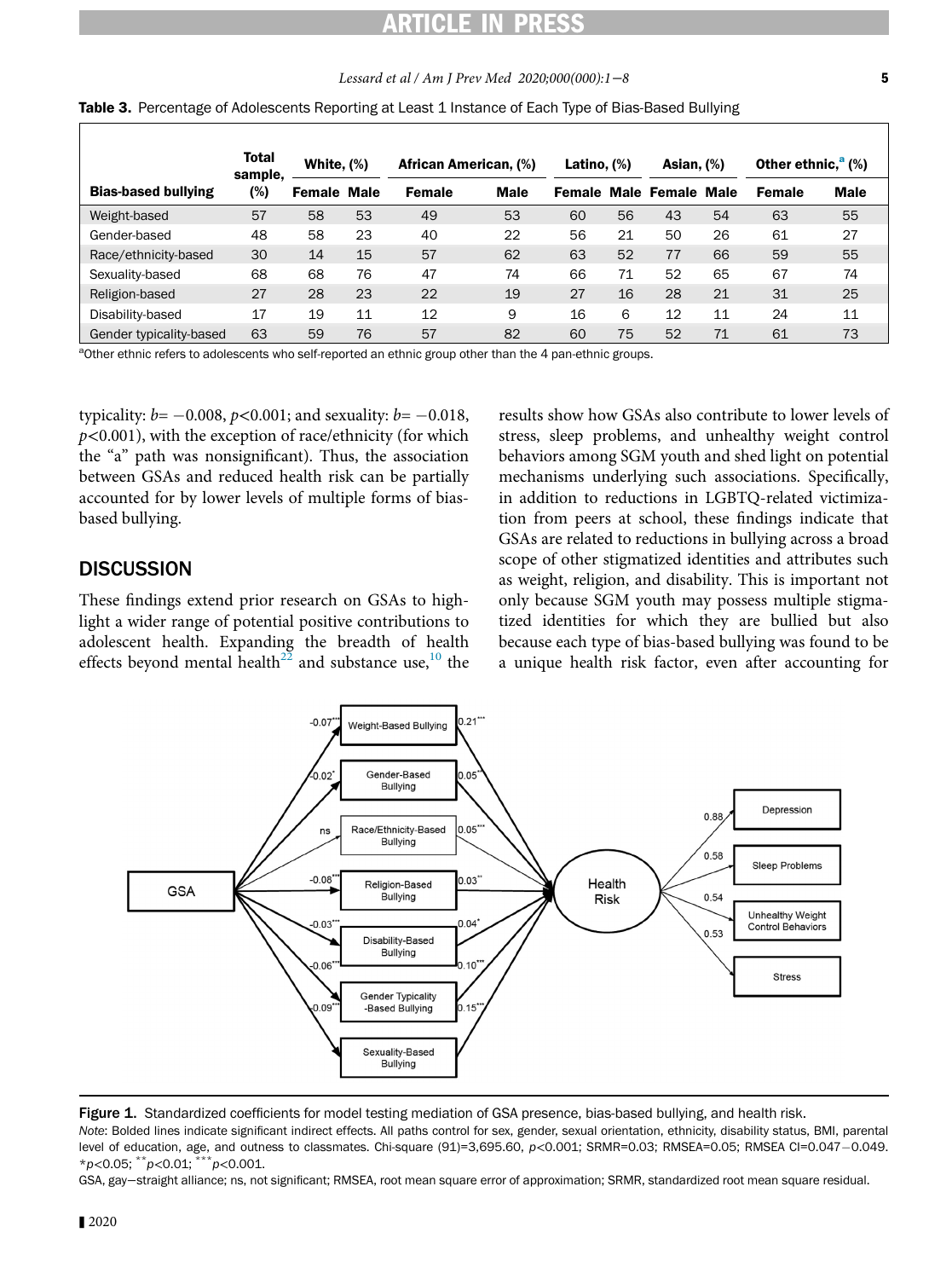## ARTICLE IN PRES:

### 6 Lessard et al / Am J Prev Med 2020;000(000):1−8

relevant covariates (i.e., participants' age, sex, ethnicity, gender identity, sexual identity, disability status, parental level of education, BMI, and outness to classmates).

These results provide novel insights that underscore school-based bullying, especially victimization targeting personal attributes and identities, as a significant health concern. In particular, depression, stress, sleep trouble, and unhealthy weight control behaviors were found to be elevated among SGM adolescents who experienced more frequent bias-based bullying. Moreover, these associations were persistent across each form of targeted peer mistreatment. Although more negative outcomes have been documented for youth experiencing multiple, as opposed to 1, type of bias-based bullying, $^{21}$  $^{21}$  $^{21}$  to the authors' knowledge, this investigation is among the first to examine the relative contributions of bullying based on multiple specific identities and attributes to adolescent health. Comparison across standardized coefficients revealed that weight-based bullying was most strongly linked to adverse health, followed by sexuality-based bullying. The high degree of perceived controllability surrounding body weight $31$  may intensify feelings of self-blame after weight-based mistreatment in ways that tax physical and psychological health. $32$  Given that the health consequences of weight-based victimization in adolescence persist into adulthood<sup>[18](#page-6-17)</sup> and that sexual minority youth are disproportionately targeted, $17$  it will be important for future studies to examine how weightbased mistreatment may contribute to life-course SGM health disparities.<sup>[2](#page-6-1),[3](#page-6-2)</sup>

This study shows that the documented social challenges facing SGM youth go beyond those tied to their sexual and gender identities. In fact, most of the adolescents (73%) in the current sample were bullied for identities and attributes unrelated to their gender or sexual orientation. Specifically, more than half of the SGM youth in the sample reported experiencing weight-based bullying, and almost a third were victimized because of their race/ethnicity and religious affiliation. Thus, rather than adhering to a one-size-fits-all approach by considering bias-based bullying related to a single social identity (e.g., sexual orientation or disability or religion), it is critical to recognize that adolescents may experience multiple forms of targeted harassment that each independently exacerbate health risk. As such, identifying mechanisms to increase inclusion and acceptance overall (as opposed to targeting specific groups) may be a more comprehensive and effective approach to reducing the multiple forms of bias-based bullying that SGM youth face.

Supporting recent calls for schools to take proactive steps to promote inclusion, $\delta$  these findings highlight GSAs in particular as a potential mechanism of stigma

reduction across a wide range of social identities that place youth at risk for bullying. More work is needed to determine the nature of this relationship, including potential reasons why GSAs may reduce multiple forms of bias-based bullying. One possible explanation is a "diffusion of inclusion" effect, where schoolwide acceptance of SGM youth through GSAs fosters a broadly inclusive school climate that spills over to increase acceptance of those possessing other stigmatized identities or attributes (e.g., high body weight). Support for GSAs affecting the overall school climate comes from studies showing that all students, regardless of sexual orientation, are better adjusted in schools with versus without  $GSAs.<sup>10</sup>$  $GSAs.<sup>10</sup>$  $GSAs.<sup>10</sup>$ 

### Limitations

Several limitations of this study should be noted. First, this investigation is cross-sectional; therefore, causation cannot be inferred. In addition, there may be fundamental differences between schools with and without GSAs contributing to the health risks that were not assessed in this study. For example, evidence suggests that GSAs are more common in schools with a greater proportion of students from higher socioeconomic backgrounds<sup>[10](#page-6-9)</sup> who are at a health advantage. $33$  Future multilevel studies that take into account school-level (e.g., anti-bullying policies) and community-level (e.g., political orientation) differences could help tease apart GSA effects from other contextual characteristics. Second, GSA membership was not assessed, instead only GSA presence at school was. Investigating whether individual differences in GSA involvement (e.g., membership duration and engagement) offer additional health benefits beyond GSA presence will be important to examine in future research.

In addition, despite a large, diverse sample of SGM adolescents, these findings cannot be generalized to those who do not utilize or have access to online networks where HRC advertised the study. Also, as gender identity was dichotomized because of the complexity of the analytic models, the authors were unable to disentangle nuances in the associations between GSAs and bias-based bullying across diverse gender minorities, particularly nonbinary or genderqueer youth who may not self-identify as transgender but were classified as such in this paper. Finally, all measures in this study were self-reported by adolescents. Thus, it will be important to replicate these findings with objective assessments such as peer nominations of victimization and physiologic assessment of health indices (e.g., actigraphy to measure sleep and cortisol levels to capture stress). Furthermore, BMI was calculated on the basis of selfreported data (height, weight, age, and sex assigned at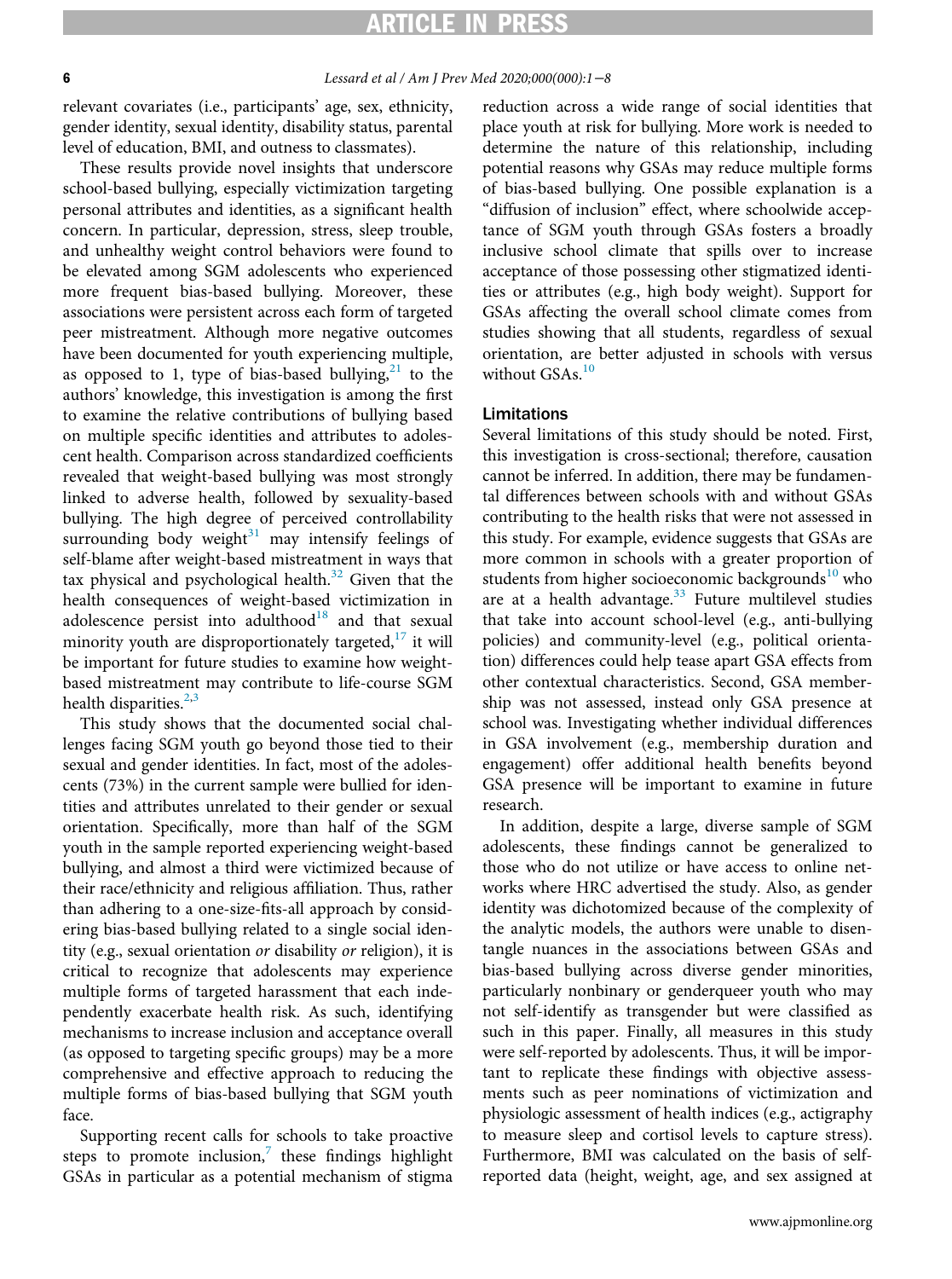# ARTICLE IN PRESS

### Lessard et al / Am J Prev Med 2020;000(000):1−8 **7**

<span id="page-6-6"></span><span id="page-6-5"></span>birth), and given increasing discussion regarding BMI guidelines that are gender-inclusive,  $34$  future research should be cognizant of changes for measurement of BMI among transgender youth if new guidelines emerge.

### <span id="page-6-7"></span>CONCLUSIONS

<span id="page-6-9"></span><span id="page-6-8"></span>This study highlights that the social challenges negatively affecting the health of SGM adolescents extend beyond those related to their sexual and gender identities. In considering approaches to mitigate health risk, increased attention is needed toward the wide range of bias-based bullying experienced by SGM adolescents. Given the breadth of stigma reduction across multiple social identities, school-based GSAs represent a promising avenue to support healthy outcomes for SGM youth.

### <span id="page-6-10"></span>ACKNOWLEDGMENTS

<span id="page-6-11"></span>The authors acknowledge the intensive efforts of Ellen Kahn, Gabe Murchison, and Liam Miranda in their support, conceptualization, and management related to the LGBTQ Teen Study.

<span id="page-6-12"></span>Any interpretations and opinions expressed in this study are solely those of the authors and may not reflect those of the NIH.

<span id="page-6-22"></span><span id="page-6-13"></span>This research used the data from the LGBTQ Teen Study designed by RJW and RMP in collaboration with the Human Rights Campaign. This project was supported by the Research Excellence Program of the Office of the Vice President for Research at the University of Connecticut. RJW was supported by a National Institute on Drug Abuse grant [\(K01DA047918](#page-6-22)).

<span id="page-6-15"></span><span id="page-6-14"></span>LML, RMP, and RJW conceived of the study, participated in analysis and interpretation of the data, and helped to draft the manuscript. RMP and RJW were principal investigators on the larger project from which the present analyses were conducted. All the authors read and approved the final manuscript.

<span id="page-6-16"></span>No financial disclosures were reported by the authors of this paper.

### <span id="page-6-17"></span><span id="page-6-0"></span>**REFERENCES**

- 1. Patton GC, Sawyer SM, Santelli JS, et al. Our future: a Lancet commission on adolescent health and wellbeing. Lancet. 2016;387 (10036):2423–2478. [https://doi.org/10.1016/S0140-6736\(16\)00579-1](https://doi.org/10.1016/S0140-6736(16)00579-1).
- <span id="page-6-18"></span><span id="page-6-1"></span>2. Hafeez H, Zeshan M, Tahir MA, Jahan N, Naveed S. Health care disparities among lesbian, gay, bisexual, and transgender youth: a literature review. Cureus. 2017;9(4):e1184. [https://doi.org/10.7759/cureus.1184.](https://doi.org/10.7759/cureus.1184)
- <span id="page-6-19"></span><span id="page-6-2"></span>3. Marshal MP, Dietz LJ, Friedman MS, et al. Suicidality and depression disparities between sexual minority and heterosexual youth: a metaanalytic review. J Adolesc Health. 2011;49(2):115-123. [https://doi.org/](https://doi.org/10.1016/j.jadohealth.2011.02.005) [10.1016/j.jadohealth.2011.02.005](https://doi.org/10.1016/j.jadohealth.2011.02.005).
- <span id="page-6-20"></span><span id="page-6-3"></span>4. Huang Y, Li P, Lai Z, et al. Role of sleep quality in mediating the relationship between sexual minority status and suicidal behavior among Chinese adolescents. Psychol Res Behav Manag. 2018;11:607–615. [https://doi.org/10.2147/PRBM.S186586.](https://doi.org/10.2147/PRBM.S186586)
- <span id="page-6-21"></span><span id="page-6-4"></span>5. Connolly MD, Zervos MJ, Barone CJ 2nd, Johnson CC, Joseph CL. The mental health of transgender youth: advances in understanding. J Adolesc Health. 2016;59(5):489–495. [https://doi.org/10.1016/j.](https://doi.org/10.1016/j.jadohealth.2016.06.012) [jadohealth.2016.06.012](https://doi.org/10.1016/j.jadohealth.2016.06.012).
- 6. Hatzenbuehler ML, Phelan JC, Link BG. Stigma as a fundamental cause of population health inequalities. Am J Public Health. 2013;103 (5):813–821. <https://doi.org/10.2105/AJPH.2012.301069>.
- 7. Juvonen J, Lessard LM, Rastogi R, Schacter HL, Smith DS. Promoting social inclusion in educational settings: challenges and opportunities. Educ Psychol. 2019;54(4):250–270. [https://doi.org/10.1080/](https://doi.org/10.1080/00461520.2019.1655645) [00461520.2019.1655645](https://doi.org/10.1080/00461520.2019.1655645).
- 8. Hatzenbuehler ML, Birkett M, Van Wagenen A, Meyer IH. Protective school climates and reduced risk for suicide ideation in sexual minority youths. Am J Public Health. 2014;104(2):279–286. [https://doi.org/](https://doi.org/10.2105/AJPH.2013.301508) [10.2105/AJPH.2013.301508.](https://doi.org/10.2105/AJPH.2013.301508)
- 9. Sandfort TG, Bos HM, Collier KL, Metselaar M. School environment and the mental health of sexual minority youths: a study among Dutch young adolescents. Am J Public Health. 2010;100(9):1696– 1700. [https://doi.org/10.2105/AJPH.2009.183095.](https://doi.org/10.2105/AJPH.2009.183095)
- 10. Poteat VP, Sinclair KO, DiGiovanni CD, Koenig BW, Russell ST. Gay-straight alliances are associated with student health: a multischool comparison of LGBTQ and heterosexual youth. J Res Adolesc. 2013;23(2):319–330. [https://doi.org/10.1111/j.1532-](https://doi.org/10.1111/j.1532-7795.2012.00832.x) [7795.2012.00832.x.](https://doi.org/10.1111/j.1532-7795.2012.00832.x)
- 11. Heck NC, Flentje A, Cochran BN. Offsetting risks: high school gaystraight alliances and lesbian, gay, bisexual, and transgender (LGBT) youth. Psychol Sex Orientat Gend Divers. 2013;1(S):81–90. [https://doi.](https://doi.org/10.1037/2329-0382.1.S.81) [org/10.1037/2329-0382.1.S.81](https://doi.org/10.1037/2329-0382.1.S.81).
- 12. Marx RA, Kettrey HH. Gay-straight alliances are associated with lower levels of school-based victimization of LGBTQ+ youth: a systematic review and meta-analysis. J Youth Adolesc. 2016;45(7):1269–1282. [https://doi.org/10.1007/s10964-016-0501-7.](https://doi.org/10.1007/s10964-016-0501-7)
- 13. Gini G, Pozzoli T. Association between bullying and psychosomatic problems: a meta-analysis. Pediatrics. 2009;123(3):1059–1065. [https://](https://doi.org/10.1542/peds.2008-1215) [doi.org/10.1542/peds.2008-1215](https://doi.org/10.1542/peds.2008-1215).
- 14. Russell ST, Sinclair KO, Poteat VP, Koenig BW. Adolescent health and harassment based on discriminatory bias. Am J Public Health. 2012;102(3):493–495. [https://doi.org/10.2105/AJPH.2011.300430.](https://doi.org/10.2105/AJPH.2011.300430)
- 15. Meyer IH. Prejudice, social stress, and mental health in lesbian, gay, and bisexual populations: conceptual issues and research evidence. Psychol Bull. 2003;129(5):674–697. [https://doi.org/10.1037/0033-](https://doi.org/10.1037/0033-2909.129.5.674) [2909.129.5.674](https://doi.org/10.1037/0033-2909.129.5.674).
- 16. Patrick DL, Bell JF, Huang JY, Lazarakis NC, Edwards TC. Bullying and quality of life in youths perceived as gay, lesbian, or bisexual in Washington state, 2010. Am J Public Health. 2013;103(7):1255–1261. [https://doi.org/10.2105/AJPH.2012.301101.](https://doi.org/10.2105/AJPH.2012.301101)
- 17. Bucchianeri MM, Gower AL, McMorris BJ, Eisenberg ME. Youth experiences with multiple types of prejudice-based harassment. J Adolesc. 2016;51:68–75. <https://doi.org/10.1016/j.adolescence.2016.05.012>.
- 18. Puhl RM, Wall MM, Chen C, Bryn Austin S, Eisenberg ME, Neumark-Sztainer D. Experiences of weight teasing in adolescence and weightrelated outcomes in adulthood: a 15-year longitudinal study. Prev Med. 2017;100:173–179. <https://doi.org/10.1016/j.ypmed.2017.04.023>.
- 19. Ghavami N, Peplau LA. Urban middle school students' stereotypes at the intersection of sexual orientation, ethnicity, and gender. Child Dev. 2018;89(3):881–896. <https://doi.org/10.1111/cdev.12763>.
- 20. Garnett BR, Masyn KE, Austin SB, Miller M, Williams DR, Viswanath K. The intersectionality of discrimination attributes and bullying among youth: an applied latent class analysis. J Youth Adolesc. 2014;43(8):1225–1239. [https://doi.org/10.1007/s10964-013-0073-8.](https://doi.org/10.1007/s10964-013-0073-8)
- 21. Mulvey KL, Hoffman AJ, Gönültaş S, Hope EC, Cooper SM. Understanding experiences with bullying and bias-based bullying: what matters and for whom? Psychol Violence. 2018;8(6):702–711. [https://doi.](https://doi.org/10.1037/vio0000206) [org/10.1037/vio0000206](https://doi.org/10.1037/vio0000206).
- 22. Toomey RB, Ryan C, Diaz RM, Russell ST. High school gay-straight alliances (GSAs) and young adult well-being: an examination of GSA presence, participation, and perceived effectiveness. Appl Dev Sci. 2011;15(4):175–185. [https://doi.org/10.1080/10888691.](https://doi.org/10.1080/10888691.2011.607378) [2011.607378](https://doi.org/10.1080/10888691.2011.607378).